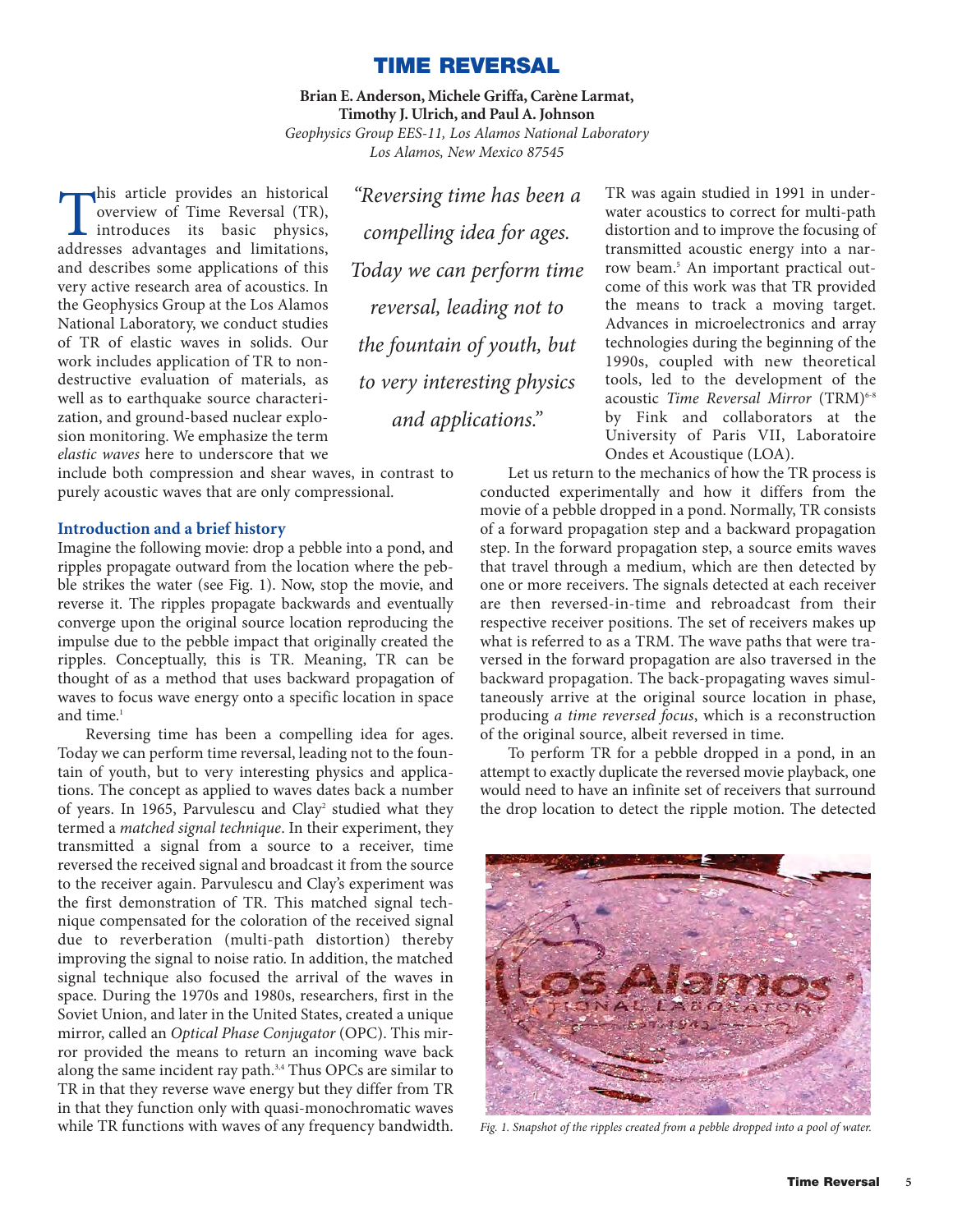## **WELL BEFORE FOCAL TIME**



**JUST BEFORE FOCAL TIME** 



# **FOCAL TIME**



**JUST AFTER FOCAL TIME** 



**WELL AFTER FOCAL TIME** 



*Fig. 2. Spatial map plots showing the progression of the creation of a time reversed focus. The color scale shows the amplitude distribution of the wavefield at discrete moments in time. Note that the image displays the surface velocity (out of plane).* 

signals would then be reversed in time and the receivers ideally act as highly directional sources to generate the reversed version of the ripples. In practice, Cassereau *et al*. showed that if the receivers in a TRM surround a source that the spacing need not be less than a half wavelength;<sup>8</sup> however, for a *perfect* reversed reconstruction of the movie (including at the nearfield scale) an infinite set of receivers is necessary. If only a few receivers are used (imagine a group of receivers on only one side of the source), the incoming ripples would not be circular and one would expect only a partial reconstruction of the impulse generated by the pebble drop. As a final requirement, when the ripples arrive at the drop location, a pebble would have to emerge from the water at the same time that the ripples converge. Without this final step the converging ripples would simply pass through each other and thereby create outward propagating ripples again. The latter result is similar to what happens in TR acoustic and elastic wave experiments. The incoming waves coalesce at the source position, pass through each other and continue to propagate outward, duplicating the original forward propagation. Source re-emission is one of the main differences between an actual and an ideal TR experiment.

The TR of a pebble drop in a pond is an example of TR in free space. It is

nearly equivalent to creating a phased array, which can also be used to focus energy at a specific location. Phased arrays focus energy at a point in space by introducing appropriate delays to each transducer such that the energy arrives at the desired location at the same time. One of the major advantages of using TR over phased arrays in free space is that one must accurately calculate the delays in applying phased arrays, while the TR process requires no such calculation. With TR, the forward signals are just flipped in time and the proper delays are naturally encoded in the forward propagation signals; however, the proper encoding takes place only if all received, reversed, and re-emitted signals are properly synced in time.

Now let us look at results from an experiment to illustrate the differences between ideal and actual TR. The following experiment was conducted in a thin, rectangular aluminum plate, with a source transducer placed near the center. This transducer emits a pulse consisting of a few cycles of a sine wave. A number of transducers are placed at various other locations on the plate. They are the TRM, detecting the first arrival of the pulse as well as the reflections from the boundaries. The signals detected by the receiving transducers are then time reversed and rebroadcast from these same transducers. Figure 2 displays experimentally-obtained data from the back-propagation experiment, showing only the wavefield relatively close to the source location. A laser vibrometer detects out-of-plane velocity signals of the wavefield at progressively later snapshots in time. Notice that well before the focal time, the field is quite diffuse. Later in time,







*Fig. 3. Illustration of the concept of image (virtual) sources, and how they enhance Time Reversal (TR) focusing in a closed cavity. S, R, and I represent the Source, Receiver, and Image sources respectively. Subplots (a) and (d) depict a spatial illustration of the closed cavity TR process, while subplots (b) and (c) depict the temporal signal recorded at R from the forward propagation and its time reversed version, respectively.*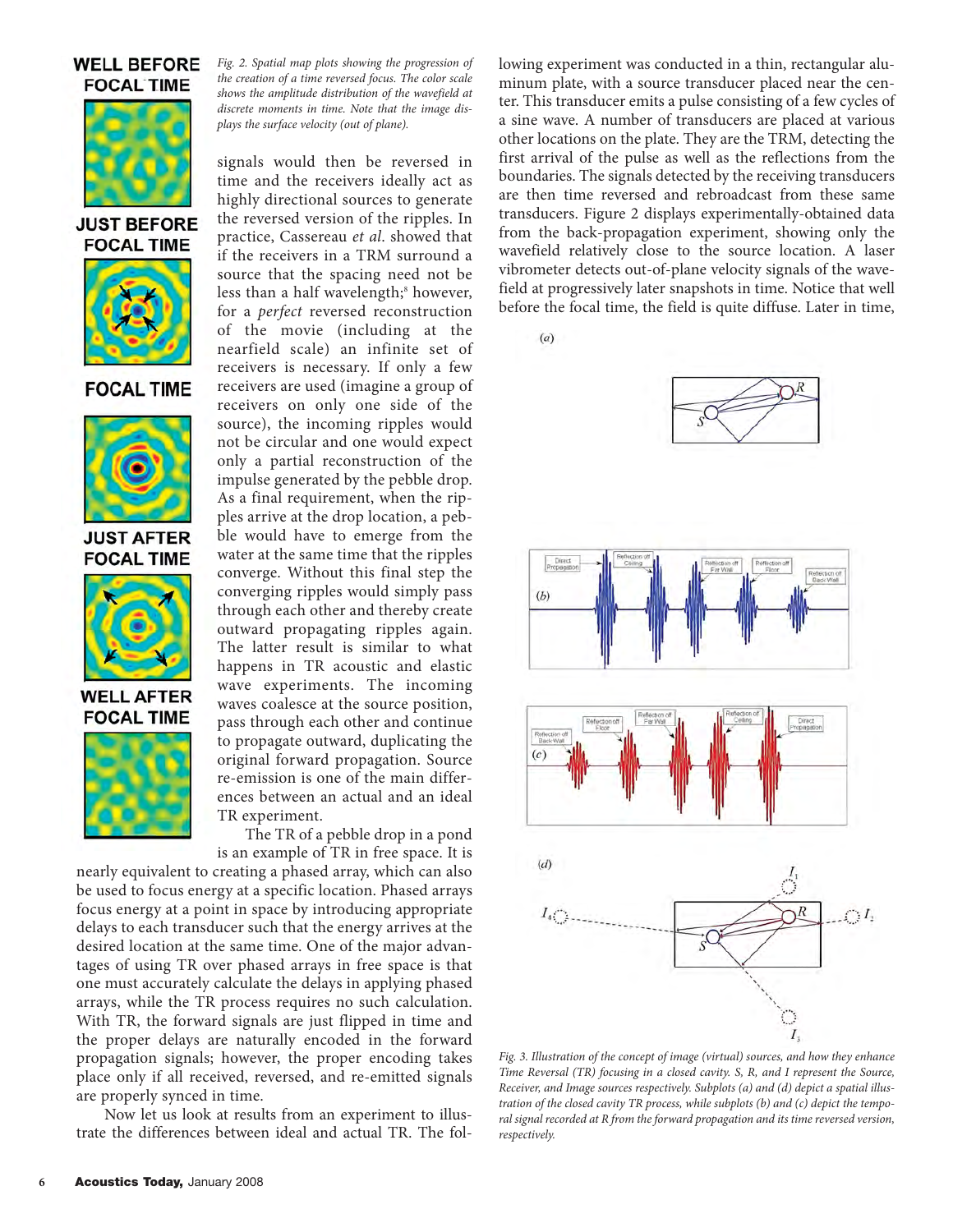circular rings begin to form that propagate progressively toward the source location. At the focal time, a strong velocity maximum occurs at the source location corresponding to the original input pulse. After the focus, the incoming waves pass through each other, propagating outward until the field becomes diffuse once again [Note that the source transducer is actually located on the opposite side of the plate so as not to interfere with the laser].

The rectangular plate example illustrates the power of the TR process. Instead of multiple reflections/scattering destroying the source reconstruction, they enhance it. Reflectors/scatterers act as *image (virtual) sources* of a TRM. We show conceptually how this works in the illustrations in Fig. 3. Figure 3a shows a closed cavity that contains a source *S*, and a single receiver, *R*. When the source emits a pulse, the pulse travels the paths denoted by the blue colored arrows shown in Fig. 3a [An infinite number of paths actually exist from *S* to *R* , but we limit our consideration to one reflection from each wall for illustration purposes]. The first arrival at *R* will be from the direct propagation followed by the reflection from the top wall and so on, until the reflection from the back wall (on the left) arrives (see Fig. 3b). These five arrivals at *R* (arriving at five different times) can now be time reversed (see Fig. 3c) and emitted re-tracing their forward paths, as shown by the red arrows in Fig. 3d. The later arrivals of energy are emitted first from *R*, and the last emission from *R* corresponds to the direct propagation from the forward step. The four emissions of energy, which reflect from the walls, now arrive at *S* at the same time that the direct propagation arrives (purple colored arrows). Now suppose we remove the boundaries from this experiment and redo the TR broadcast step. To have the focusing that we had inside the cavity, we need sources located at the positions indicated by  $I_{1\rightarrow 4}$  in Fig. 3d. The sources at positions  $I_{1\rightarrow 4}$  are called image (virtual) sources and their positions are determined by



*Fig. 4. Photograph of a rectangular aluminum plate used in a Time Reversal study. The overlaid peaks on the plate display the velocity magnitude from actual measurements. The overlay-image was taken at the time of focus and the large-amplitude red-colored peak corresponds to the original source location.*

mirroring the location of *R* about each wall surface. Figure 3 illustrates the advantage of a closed cavity; despite only using a single receiver—it is as if multiple receivers were used. Each unique path between *S* and *R* corresponds to a unique image source location and the more time the receiver is allowed to detect wave arrivals, the better is the focusing in the TR broadcast step due to the increased number of coherent arrivals from the image sources.

Figure 4 shows a photograph of a rectangular aluminum plate used in a TR experiment with the resulting image obtained at the focal time (specifically, the spatial distribution of the magnitude of the out-of-plane velocity) overlaid. Note the well-defined peak in the overlaid image that corresponds to the original source location. Note also that other energy exists elsewhere at the focal time (just as is in the experiment shown in Fig. 2). This is due to the fact that the experimental TR focusing process is never perfect due to a variety of factors that lead to energy leakage to other locations. We will discuss later why this may happen.

Up to this point, we have described what we will call *standard* TR. We now introduce another method of applying TR, which we term *reciprocal* TR.<sup>2,9</sup> Figures 5 and 6 illustrate the two methods, in time and space, respectively. For illustration purposes, we show only the direct arrival and a single reflection. In both methods, a source emits energy (Figs. 5a [time], 6a [space]) [Note the color scheme of the first and second arrivals in Fig. 5 corresponds to that shown in Fig. 6.]. The time signal is detected by a receiver (Fig. 5b) located at the position *R* shown in Fig. 6a. The detected signal is then reversed in time as shown in Fig. 5c. In standard TR, this (reversed) signal is rebroadcast from location *R* and focuses at location *S*, shown in Fig. 6b. The associated time signal is shown in Fig. 5d. In reciprocal TR, the reversed signal is rebroadcast *from the original source position S* and *focuses at the original detector position R*, as shown in Fig. 6c. This results in the identical focused time signal as in standard TR (Fig. 5d). The reciprocal TR process makes intuitive sense, as the paths traversed in the forward step are retraced in the backward propagation. This is simply a statement of *spatial reciprocity*, i.e., that the propagation from *S* to *R* is the same as that from *R* to *S*. Reciprocity is a fundamental principle to wave propagation and the equations that describe it, and a cornerstone in the TR process (see Limitations section below).

In Fig. 5d, one can see other energy exists that is symmetric about the focal time. Since each emitted pulse propagates outward spherically, the red colored pulse has a direct propagation component that arrives at the focal location *before* the focal time, and the blue colored pulse has a component that reflects from the wall to arrive at the focal location *after* the focal time. These arrivals before and after the time of focus are termed *side lobes*<sup>9</sup> and are inherent in the TR process for closed cavities.

#### **Limitations**

As mentioned above, TR relies on the principle of spatial reciprocity,<sup>10</sup> i.e., the ray paths traversed by a pulse from point *A* to point *B* (including reflected paths) will also be traversed if the same pulse is sent from point *B* to point *A*. Spatial rec-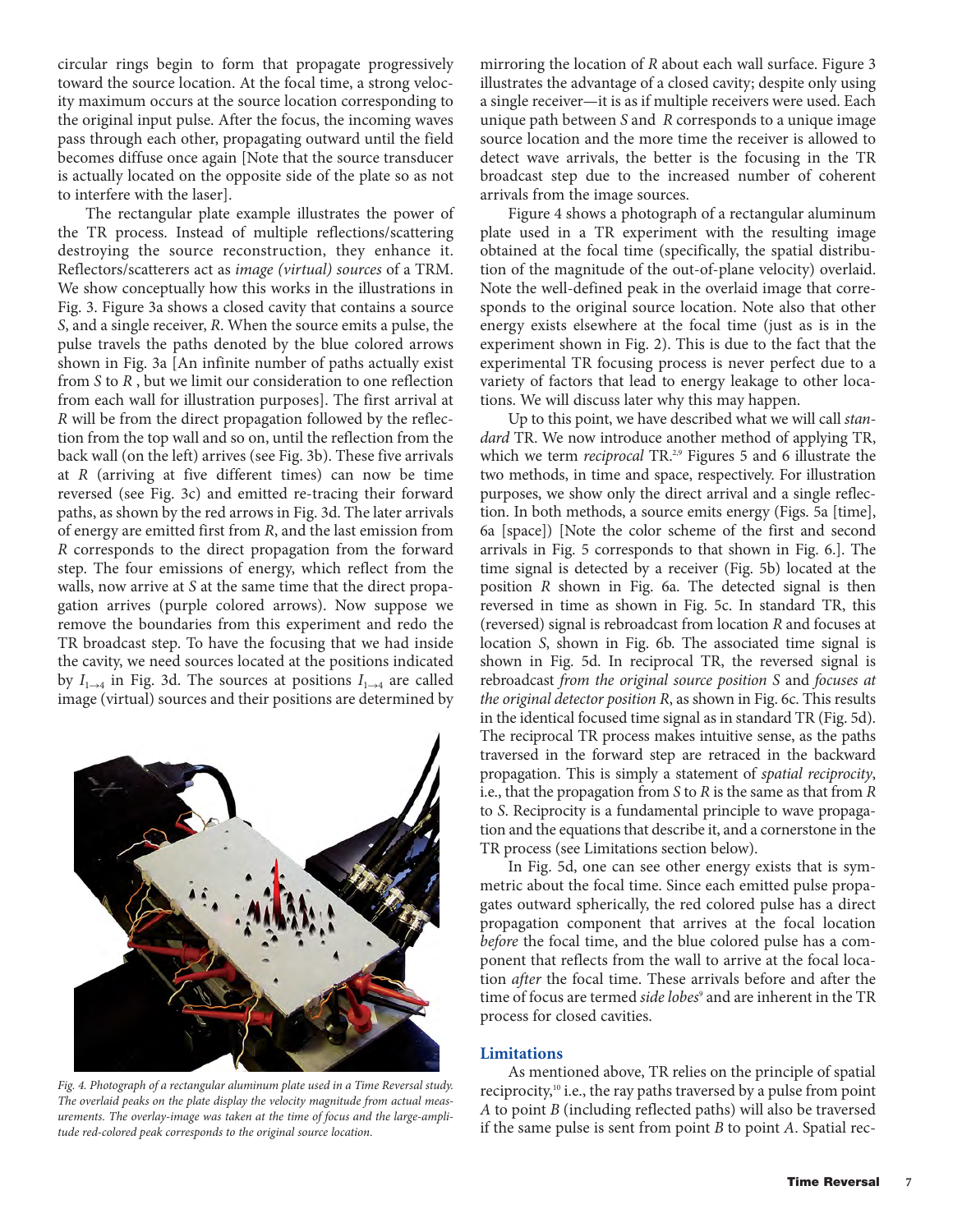

*Fig. 5. Temporal representation of the steps used in Time Reversal. Colors correspond to those found in Fig. 6.* 

iprocity is not broken by velocity dispersion,<sup>11</sup> multiple scattering,<sup>12</sup> mode conversion (as happens in solids), $\frac{11}{11}$  anisotropy, nor refraction. Spatial reciprocity is broken when the medium's velocity structure changes. An example is a medium where fluid is flowing thereby creating a disruption of the velocity structure, or a medium that experiences changes in temperature, altering the wave velocity in the medium. Attenuation in a medium does not break spatial reciprocity either, as long as the attenuation is linear with wave amplitude (considered weak attenuation); however, *nonlinear elastic* effects may break spatial reciprocity. This can happen, for instance, in a medium exhibiting amplitude-dependent attenuation that is hysteretic in its stress-strain response. This behavior is seen for instance, with large amplitude waves in rocks or materials with cracks. In all media, as wave amplitudes increase, waves may exhibit distortion. These are known as finite amplitude

waves in acoustics.<sup>13</sup> Finite amplitude waves progressively steepen with increasing distance from the source and may eventually form shock waves. Both Cunningham *et al*. <sup>14</sup> and Tanter *et al*. <sup>15</sup> found that, provided shock formation does not occur, wave steepening can be reversed and thus spatial reciprocity is not broken; however, if shock formation does occur then energy is lost to the shock and the wave is no longer reversible.

There are some applications where it is necessary to conduct the TR back propagation in a numerical model, such as in reconstructing an earthquake (see later). To do this, one must create a numerical velocity model that mimics the real velocity structure that the waves encountered in their forward propagation. The accuracy of the velocity model is crucial to the degree of spatial reciprocity between the experimental system and the numerical model, and therefore the

quality of the TR reconstruction.

As waves simultaneously arrive at the focal location, they interfere. The spatial distribution of the focus is limited by the *diffraction limit* (see Fig. 7).<sup>12</sup> The diffraction limit is reached when a sufficient number of waves constructively interfere at the focal location. An important consideration regarding the spatial distribution of the TR process is that not all the energy that is broadcast arrives at the focal position at the focal time. Notice the omnidirectional radiation pattern illustrated in Fig. 6. Some of the energy radiated in the rebroadcast step goes elsewhere into the medium. This energy does not retrace the paths traversed in the forward propagation, and equates to noise, diminishing focal quality (note the energy present at other locations in space at the time of focus in Fig. 2 and Fig. 4). Finite sized transducers compound this effect.

In the experimental application of TR, transducers must be used in a TRM to detect and rebroadcast energy. These transducers can "color" the energy they detect and transmit. For instance, frequently, piezoelectric transducers are used.



*Fig. 6. Pictorial demonstration of two different implementations of Time Reversal (TR): (a) source emission, (b) standard TR and (c) reciprocal TR. Colors correspond to those found in Fig. 5. The solid lines correspond to the first emission of energy (red colored pulse in Fig 5c), while the dashed lines correspond to the second emission of energy (blue colored pulse in Fig 5c).*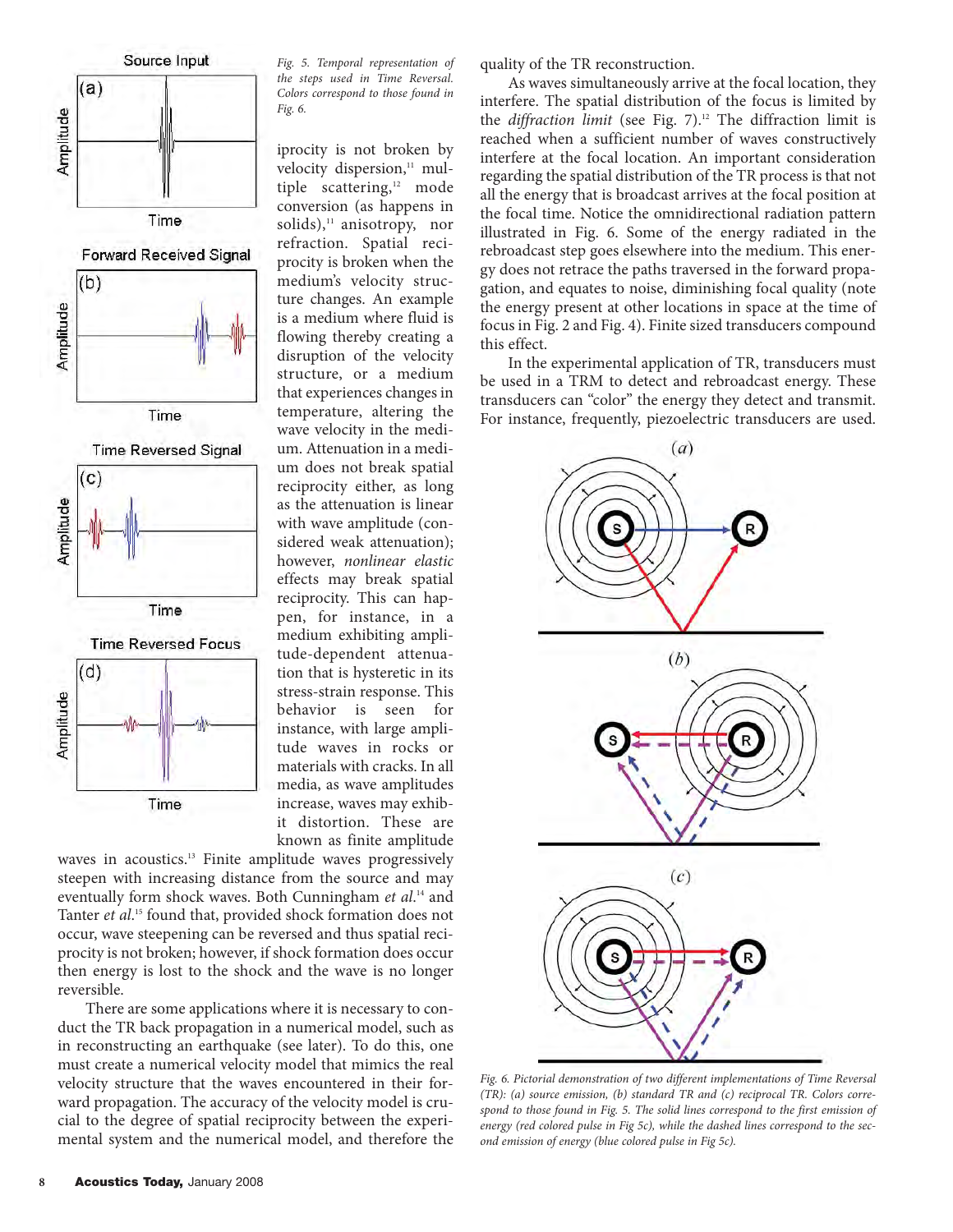

*Fig. 7. 2-D spatial distribution and 1-D cross-section view of an experimentally measured time reversed focus which is diffraction limited. Warmer colors correspond to larger amplitudes.*

These are often narrow in their frequency-band response. The narrow-band response of these transducers is due to their inherent natural frequencies (resonances). As a result, they *ring down* after wave excitation at their natural frequencies (whether excited electrically as in transmit mode, or acoustically as in receive mode). The net result of the ring down is to temporally broaden the time reversed focus. Figure 8 shows an example of what influence ring down may have on the temporal focus. In Fig. 8a the TRM recreates the source signal quite well, when operating away from a transducer resonance; however, when operating on a transducer resonance, the TRM temporally broadens the recreated source signal as shown in Fig. 8b. While the source reconstruction quality is much improved when operating away from the transducer resonance, the signal to noise ratio is diminished due to the decrease in sensitivity and output efficiency of the TRM transducers. In an experiment, one must address these issues to optimize focusing.

#### **Exploiting TR**

Among many other advances made by the group at Laboratoire Ondes et Acoustique in Paris, they have devised the means to use TR to locate individual strong scatterers and to locate multiple scatterers (a scatterer could be a sidewall, an interface, or an object located in the medium). An itera-

tive TR procedure was developed by Prada *et al*. 16,17 to progressively increase the focusing of energy onto an individual, strong wave scatterer (the strongest in the medium under interrogation). The *Iterative TRM* (ITRM) works in a pulseecho mode. A pulse is sent out and reflects from one or more scatterers. This reflection is detected by the ITRM and then time reversed and rebroadcast. This procedure is repeated and the focal amplitude on the scatterer(s) is thereby progressively increased until the energy is clearly focusing on the strongest scatterer in the medium. ITRM is, in essence, an experimental summation procedure. The ITRM can only focus on the strongest scatterering signal present in the time window used, and thus weaker scatterering signals present in the same time window are not illuminated.

To identify multiple scatterers, Prada *et al*. developed a well-known procedure called the *DORT method*, from the French acronym for Decomposition of the TR Operator.<sup>18,19</sup> Consider a medium with several well-resolved point-like scatterers of varying strengths. The DORT method requires that for a given array of *N* transducers that, one by one, each transducer emits an impulse and the reflected signals from the scatterers are then detected by all of the transducers within the array. This set of signals can be arranged as a row of a matrix. There are exactly *N* rows. Distinct rows correspond to different source transducers. Each element of this matrix consists of a temporal signal. A corresponding matrix containing the Fourier transforms of the signals is then calculated. A linear algebra technique called *Singular Value Decomposition* (SVD) can be used to extract, for each frequency, a set of *N* numbers, called *singular values*, characterizing the *impulse response matrix*. These numbers are like fingerprints of the set of scatterers. In fact, each of these numbers is proportional to the square of the reflectivity of a specific scatterer. More importantly, SVD associates each singular value, i.e. a scatterer, to a set of *N* signals. This set is called the singular vector of the impulse response matrix relative to that singular value. Physically, it is the set of Fourier transforms of the signals to be applied to the array to focus on that specific scatterer. The DORT theory and method have been





*Fig. 8. Experimentally measured temporal signal representing a time reversed focus (in blue) and the source function it attempted to recreate (in red).*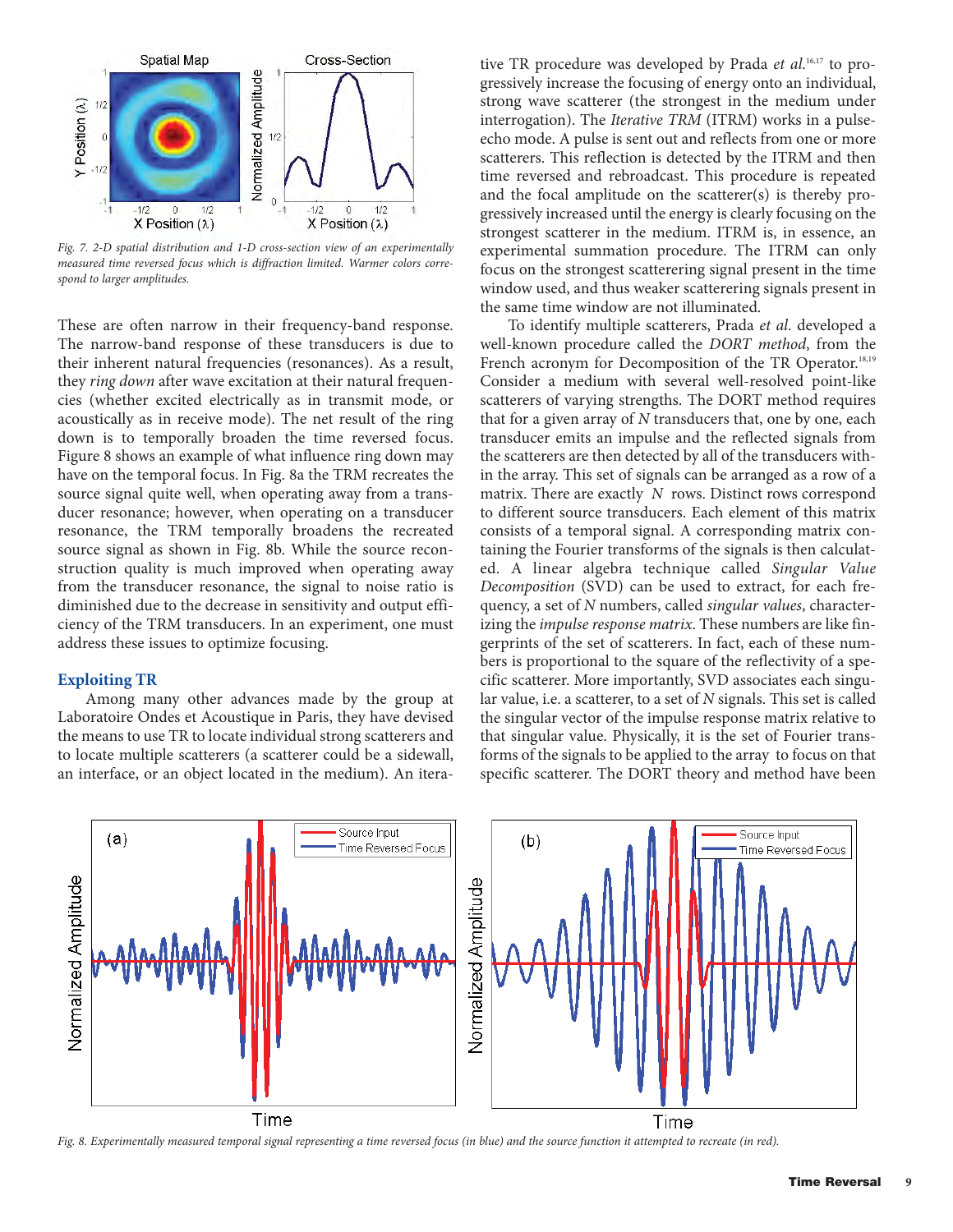investigated in many applications<sup>20-26</sup> and have been additionally refined since they were originally presented, including application to multiple and anisotropic scattering between/by the targets.<sup>27</sup> A different theoretical approach has been developed for the problem of localization and characterization of several extended scatterers in the presence of multiple scattering. This approach is based upon a different mathematical technique, called MUltiple SIgnal Classification scheme (MUSIC), for the SVD analysis of the array response matrix.<sup>28,29</sup>

## **Super resolution**

One major thrust in TR research is to investigate and develop methods to improve resolution of a TR focus by exceeding the diffraction limit. A point source emits a wave field that is composed of two components: a farfield component and an evanescent component, which is only present in the extreme nearfield of a given source. The evanescent waves may have higher spatial frequency content and thus higher spatial resolution information; however, evanescent waves decay exponentially away from the source. Thus a TRM in the farfield cannot directly detect evanescent waves from the source. This means that some information is lost in the forward propagation, resulting in imperfect reconstruction of the source. To have perfect reconstruction, as well as to beat the diffraction limit, one must recreate the evanescent wave field of the source.

As was discussed earlier in the example of a time reversed movie of the pebble in the pond, the pebble ascends from the water precisely at the focal time. In this manner the outward propagating ripples are not generated. Now we take the concept of the pebble movie one step further to aid in understanding how super resolution may be achieved. The ascending pebble contains farfield and evanescent components. The incoming, focused-wave, containing only farfield components, is exactly out of phase with the ascending pebble. The net effect is to cancel the farfield component, leaving only the evanescent component. Since the evanescent waves contain higher spatial resolution information than the farfield waves, the diffraction limit may be surpassed, leading to *super resolution*. The pebble ascending from the water is analogous to producing an *acoustic energy sink*, described and first demonstrated by Cassereau and Fink<sup>8</sup> and de Rosney and Fink.<sup>30</sup> Additional examples of achieving super resolution by using TR include an electromagnetic application developed by Lerosey, de Rosney, Tourin, and Fink,<sup>31</sup> and amplification of the nearfield information in acoustics by Conti, Roux, and Kuperman.<sup>32</sup>

#### **Applications**

In this section we will review a number of applications in development. As there are so many, the following list is not meant to be exhaustive. Application areas discussed here include underwater acoustics, biomedical ultrasound imaging and therapy, nondestructive evaluation, and seismology. We will also highlight some of the TR work going on at Los Alamos in collaboration with others.

Propagation of acoustic waves in the ocean is complex, due to multiple reflections at the rough bottom surface and at the water–air interface, as well as significant heterogeneity that creates strong scattering. Acoustic wave propagation in shallow water as well as off-shore is usually modeled as propagation in a randomly layered waveguide. Multiple scattering at the boundaries and in the bulk of the waveguide can significantly degrade underwater communications and imaging techniques. With TR, scattering is exploited to improve focusing on specific targets. In fact, Derode, Roux and Fink<sup>12</sup> demonstrated that a random, multiple-scattering material placed between the source and a TRM can increase the effective aperture of the mirror itself, thus improving its spatial focusing. The multiple-scattering material functions as a kind of lens during the back propagation. The same results have been obtained in the case of ultrasonic propagation in a waveguide filled with water.<sup>33</sup> Researchers from the Scripps Institution of Oceanography/University of San Diego, and from the University of Washington (Seattle), have shown not only the feasibility of a TRM for underwater sound and ultrasound focusing<sup>34</sup> but also its robustness<sup>35,36</sup> and potential for target detection<sup>37,38</sup> and underwater communication.<sup>39-42</sup>

TR focusing techniques are in development for biomedical applications as well, for imaging and therapeutic purposes. Inhomogeneity inside the medium greatly affects focusing performance in time and space in standard acoustic imaging methods. For instance, spatial heterogeneity in density and velocity leads to beam spreading, and the presence of interfaces between different materials leads to refraction and scattering of the waves. As already demonstrated, TR naturally compensates for these limits, because the information about the medium is encoded in the forward propagation signals recorded at a TRM. Again, the scattering enhances focusing, acting as a lens during the back propagation. Examples of biomedical applications in development include applying TRM's to localizing kidney stones and focusing high amplitudes on them to destroy the stones (lithotripsy therapy), by the group at LOA in Paris.<sup>43,44</sup> Other applications in development include TR for focusing through the skull for brain tumor hyperthermia therapy, using special corrective techniques to compensate for the high level of attenuation within the skull,  $45-47$  as well as for brain surgery.<sup>48</sup>

There has been considerable effort devoted to developing TR methods for applications in NonDestructive Evaluation (NDE). To our knowledge, the first work in this field was demonstrated by Chakroun *et al*. <sup>49</sup> In their work, they developed a TRM for focusing on small defects in titanium and duraluminum samples submerged in water tanks. In the presence of multiple defects inside the specimen, the ITRM is used to focus only on the most reflective scatterer.<sup>50</sup> An enhancement of these techniques was described by Kerbrat *et al*. using the DORT method for selective focusing on each of a set of scatterers.<sup>51</sup> DORT was used to improve the selective localization of small defects very close to each other, giving rise to multiple scattering among the defects, and for distinguishing them from the multiple scattering due to the local heterogeneity of the specimen under investigation.<sup>52</sup> TR has been also applied to the detection of flaws and delaminations in thin solid plates.<sup>53-54</sup> The presence of defects inside the plate changes the quality of the TR reconstruction of the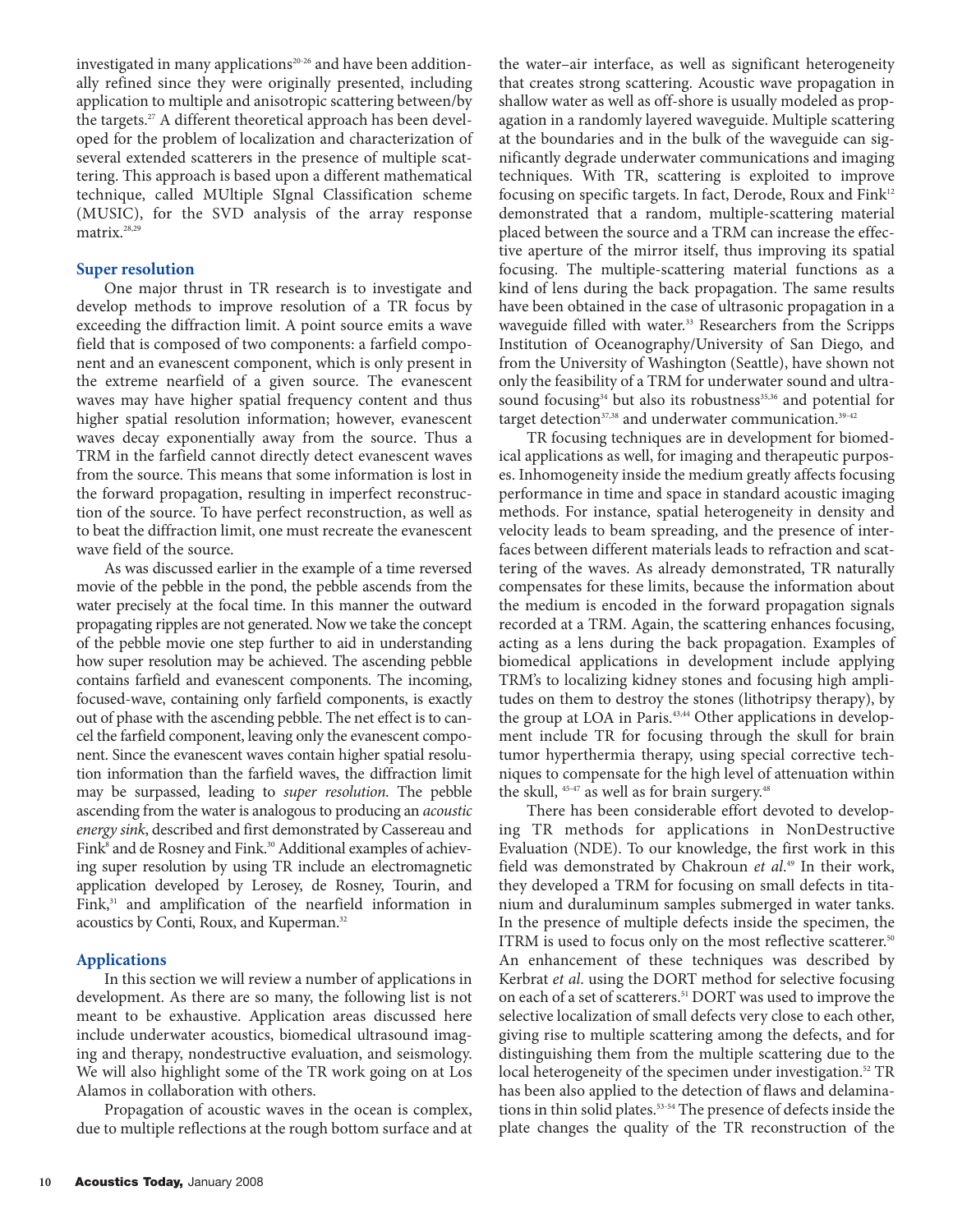source waveform(s). Defects can be detected by comparing the TR reconstruction of the source in the test sample with the TR reconstruction obtained from an intact sample. TR of Surface Acoustic Waves (SAWs) has also been demonstrated in a very wide frequency range from infrasound and high seismic frequencies, to the high ultrasound<sup>55</sup> and phononic range. TR using SAWs include applications in development for characterizing thin films and plates with microscale heterogeneity.<sup>56</sup>

Applications of TR to a variety of geophysical problems are also in development, from the field scale to the global scale. For instance, promising approaches for landmine localization employing both linear and nonlinear elastic methods using TR are being tested.<sup>57-58</sup> The methods generally rely on exciting the landmine from an array located at short distances from the mine, by scanning a detection laser in a raster-like manner, and conducting reciprocal TR at each scan point. The linear methods tend to rely on location by exciting resonances of the mine that give amplified signals compared to the background (the soil), or by acoustic impedance differences. At enhanced wave amplitudes, landmines exhibit a nonlinear response due to the mine's structure, or the interface between the mines and the soil. In the nonlinear methods, the scanning is done to excite the nonlinear response of the mine which leads to localization upon filtering for harmonics for instance.<sup>58</sup> Other geophysical applications will be described below.

We turn now to some applications that are in development at Los Alamos, in collaboration with a number of other institutions. These include applications to NDE as well as studies of the earthquake source (first begun at the Institute of Physics of the Globe [Paris], in collaboration with LOA).

Recently, tests of the feasibility and robustness of applying TRM transducers directly to the surface of a solid specimen (a typical configuration in NDE) were reported.<sup>59</sup> These studies, illustrate that TR works very well without submerging the test specimen, and in the presence of the fully elastic wavefield. They also confirm the efficiency of TRMs composed of a small number of elements. These studies consist of a solid sample with reflecting boundaries, including the case of a simple geometry, which does not lead to *chaotic/ergodic ray path dynamics* [in an ergodic cavity, a wave originating at any point reaches all other points]. Ergodic ray path dynamics have been shown to be the ideal case when only using a single channel TRM because the virtual aperture on a TRM is increased dramatically.<sup>12,60</sup> Meaning, ergodic cavities are of great value when using a single transducer and recording for a long time because of the large number of reflections one obtains.

Crack detection and imaging exploiting nonlinear elasticity is a topic of significant interest, and much work in NDE of solid materials has been conducted over the last 10 years or so. The general approach is known as Nonlinear Elastic Wave Spectroscopy (NEWS). NEWS encompasses all nonlinear methods that employ spectral analysis.61,62 As noted, cracks can be the source of significant elastic nonlinearity, generating wave distortion in the form of harmonics, sum and difference frequencies (intermodulation distortion) in the presence of relatively large amplitude elastic waves.<sup>61-64</sup> We describe two methods below (Note much of this work was developed in collaboration with A. Sutin [Stevens Institute of Technology, Davidson Laboratory], R. Guyer [University Nevada Reno and LANL], the group of P. P. Delsanto and M. Scalerandi [Turin Polytechnic Institute], and with K. Van Den Abeele [Catholic University Leuven, Belgium (Kortrijk campus)]).

The first method we describe is called the Time Reversal Elastic Nonlinearity Diagnostic, known as TREND,<sup>65,66</sup> and uses TR and NEWS to image surficial or near-surface, nonlinear scatterers (normally cracks or near-surface disbonding). This is accomplished by conducting the TR process repeatedly in a raster-type scan of a region of interest. At each scan position, harmonics and/or sidebands are extracted from the focal signal by Fourier analysis. In this manner, a map of the nonlinear response is created. The method provides the means for isolating mechanical damage features by scanning, and directly probing crack complexity at very high resolution. Typically TREND is performed using a laser vibrometer or other non-contact detector to facilitate the ease and speed of measuring many points on the surface of an object and applying reciprocal TR. The limitation of this method is that one can only measure at locations where a detector can be placed. TREND is also time intensive as the entire forward-propagation/time-reversal/back-propagation procedure must be performed at each scan point. The resulting signals require little processing to be analyzed. Figure 9a

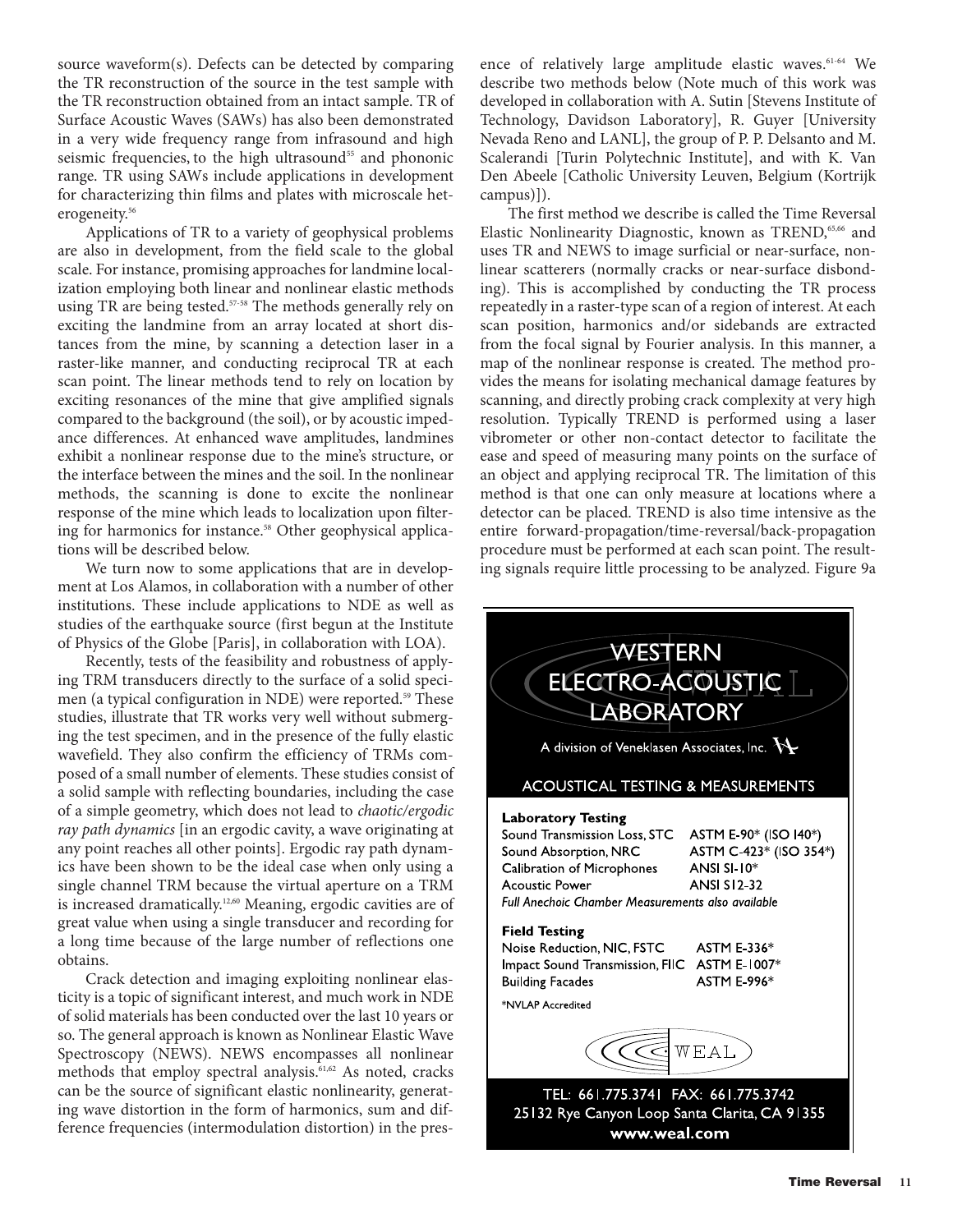

*Fig. 9. Nonlinear imaging of cracks in solids. The TREND image (a) shows the extent of the damage region of a highly complex surface crack resulting from a hammer impact onto a glass sample. The difference frequency (sideband) is used to create the scan. The image in (b) illustrates the focusing of elastic energy (again using the difference frequency) onto a fatigue crack. The white line approximates the crack while the black curve is the edge of the sample (a steel bearing cap).*

shows a result of TREND in a glass sample with a highly complex surficial crack. The very bright red regions in the figure show the highest nonlinear response, corresponding to the regions of highest damage intensity.

TR and NEWS are also combined in another method potentially not restricted to detecting only surface/near-surface features.<sup>67-69</sup> In this method, the initial source signal(s) propagate to a crack in a sample, where new frequencies are produced (e.g., harmonics/sidebands). The crack acts as a nonlinear scattering source. The combined signals (linear and nonlinear) are detected at a TRM. Before performing TR one filters the signals, leaving only the nonlinear frequency content of the wave. The filtered signals are time reversed and rebroadcast from the TRM. These signals then focus back *only* on the nonlinear scattering source, i.e., the crack. The signals are back-propagated repeatedly as a detector (a laser) scans stepwise in a raster-type manner around the entire sample, or in a region of interest. In this manner, one can isolate the nonlinear scatterer from the background. An advantage of this method is that only a single forward propagation step is required. Figure 9b shows an example of the method, in a steel bearing cap sample that has a narrow but deep, surface breaking crack. The interaction of the crack with the back propagating waves is extremely complex.<sup>69</sup> While in principle it is possible to focus the energy on buried features or surface features without a priori knowledge of their existence/location, it is only possible to experimentally verify this with surface features, to date.<sup>69</sup> The back propagation to find a buried feature has been successfully demonstrated in 2-D and 3-D numerical models.<sup>67</sup>

The last topic we describe is TR applied to earthquake source localization and study of earthquake source complexity. In earthquake source localization, identifying individual arrivals on seismograms is a challenging and time-consuming task, particularly when dealing with the large volume of data currently recorded on a daily basis by the stations which make up the Global Seismic Network (GSN) [http://www.iris.edu/about/GSN/]. The arrivals, comprised of a variety of body waves, both compressional and shear, as well as surface waves, are used to locate a seismic source via

sophisticated triangulation methods. TR was suggested as an alternative method for earthquake localization and imaging beginning in the 1980s.<sup>70</sup> Sources of earthquakes are described physically using what is known as *double couple*. A double couple source generates a displacement wavefield that contains complex radiation patterns for the shear, compressional, and surface waves, making the source localization problem additionally challenging.

By applying a TRM, earthquake source locations can be found by taking the recorded seismograms, time-reversing them, and back propagating them through a numerical velocity model. In the example described here, seismograms were recorded worldwide from a well-known earthquake in central California, known as the 2004 Parkfield Earthquake. Figure 10 shows progressive snapshots of the back propagation of the velocity wavefield. Note the energy observed at the focal time located elsewhere is due, primarily, to an insufficient distribution of receivers and is due, secondarily, to mode conversion (for example, conversion of body waves to surface waves).

The accuracy of reconstructing an earthquake source using TR relies upon the accuracy of the numerical modeling. The first attempts of seismic source localization using TR were conducted by McMechan and were limited to simple velocity models<sup>70,72</sup> or restricted to the acoustic case<sup>73</sup> (using only compression waves). With the development of efficient wave-propagation methods which can handle complex geologic models, the TR method is now an alternative to other source location methods as demonstrated numerically by Gajewski.74 The first global scale TR reconstruction of an earthquake using surface waves was performed by Larmat *et al*. to image the rupture of the 2004 great Sumatra earthquake.75 This work first began at the Institute of Physics of the Globe and LOA.

#### **Summary**

This article presents a brief overview of Time Reversal (TR), an extremely active area of acoustics. We described TR and the mechanics of how it works. We also described benefits and limitations inherent in TR, relative to standard meth-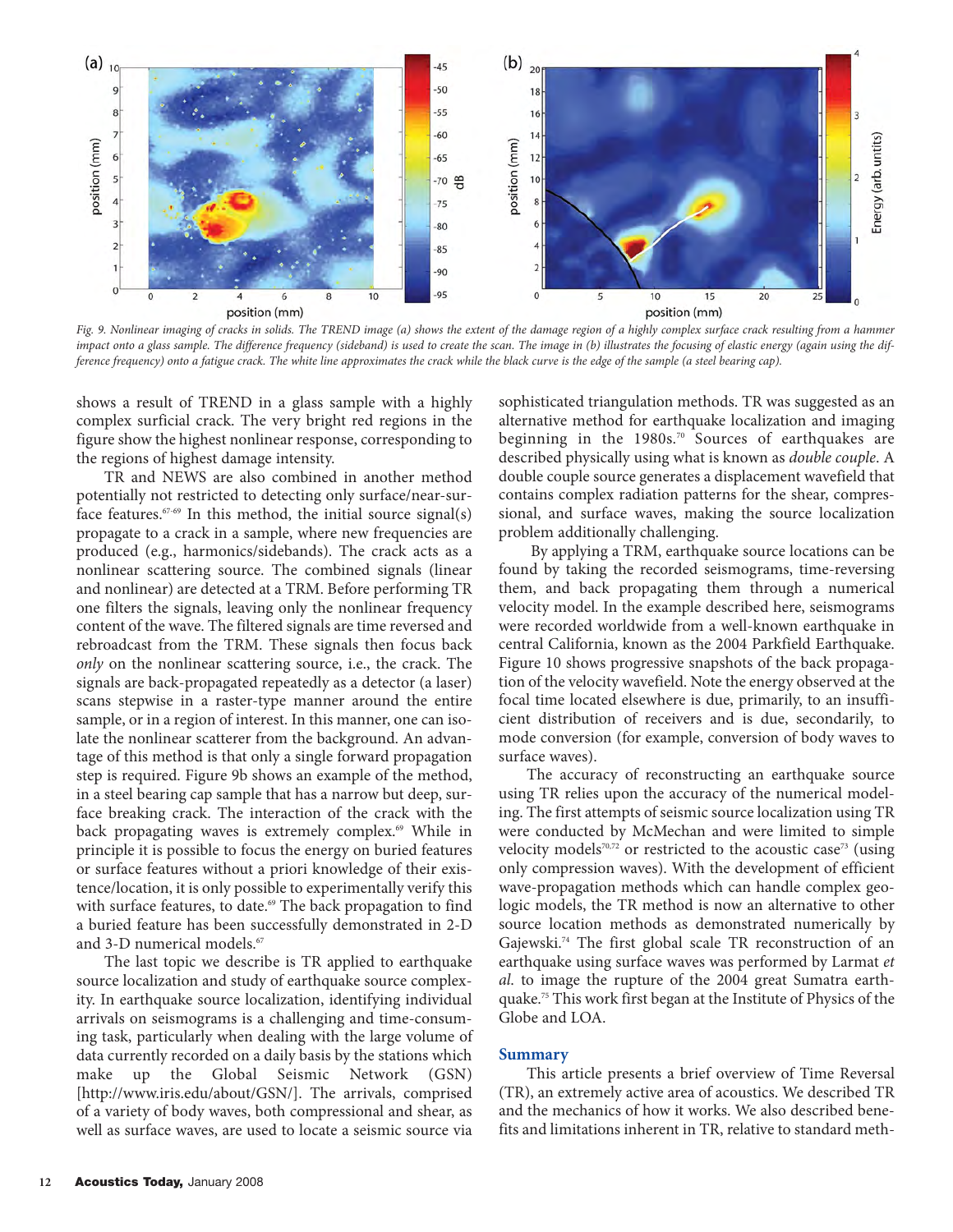

*Fig. 10. Images displaying the Time Reversal reconstruction of the 2004 Parkfield, CA earthquake. From top to bottom the images show the progressive reconstruction of the earthquake as the back propagated wave fronts coalesce at the original source location. This figure was made with the help of GMT software.<sup>71</sup>* 

ods. Linear and nonlinear methods of exploiting TR were outlined, including methods to improve TR imaging by achieving super resolution. Finally, some of the primary application areas of TR were summarized.

TR has proven to be a very robust method of detecting and characterizing sources and scatterers, despite its limitations. The frontiers of the science of TR will likely focus on developing practical methods of beating the diffraction limit to improve the resolution of TR. Additional frontiers of TR will include characterizing and understanding complex source events such as earthquakes and acoustic emission in the laboratory, further exploiting TR to identify and locate cracks in NDE applications especially by applying Nonlinear Elastic Wave Spectroscopy (NEWS), a large number of potential medical applications, as well as many more applications currently being studied and those yet to be discovered.

#### **Acknowledgments**

We would like to acknowledge the discussions with Robert Guyer, Jim Ten Cate, Pierre-Yves Le Bas, Donatella Pasqualini, Alexander Sutin, Marco Scalerandi, Antonio S. Gliozzi, Koen E.-A. Van Den Abeele, and Francesco Simonetti.**AT**

## **References for further reading:**

- 1 M. Fink, "Time reversed acoustics," Phys. Today **50**, 34-40 (1997).
- 2 A. Parvulescu and C. S. Clay, "Reproducibility of signal transmission in the ocean," Radio Elec. Eng. 2**9**, 223-228 (1965).
- 3 C. R. Giuliano, "Applications of optical phase conjugation," Phys. Today, **34** (4), 27-35, (1981).
- 4 B. Y. Zel'dovich, N. F. Pilipetsky, and V. V. Shkunov, *Principles of Phase Conjugation*, Springer, Berlin (1985).
- 5 R. D. Jackson and D. R. Dowling, "Phase conjugation in underwater acoustics," J. Acoust. Soc. Am., **89**(1), 171-181, (1991).
- 6 M. Fink, "Time reversal of ultrasonic fields. Part I: Basic principles," IEEE Trans. Ultr. Ferr. Freq. Contr. **39**(5), 555-566 (1992).
- 7 F. Wu, J-L. Thomas, and M. Fink, "Time reversal of ultrasonic fields. Part II: Experimental results," IEEE Trans. Ultr. Ferr. Freq. Contr. **39**(5), 567-578 (1992).
- 8 D. Cassereau and M. Fink, "Time reversal of ultrasonic fields. Part III: Theory of the closed TR cavity," IEEE Trans. Ultr. Ferr. Freq. Contr. **39**(5), 579-592 (1992).
- 9 C. Draeger, J-C. Aime, and M. Fink, "One-channel time-reversal in chaotic cavities: Experimental results," J. Acoust. Soc. Amer. **105**(2), 618-625 (1999).
- 10 J. D. Achenbach, *Reciprocity in Elastodynamics* (Cambridge University Press, Cambridge, UK, 2003).
- 11 I. Nunez and C. Negreira, "Efficiency parameters in time reversal acoustics: Applications to dispersive media and multimode wave propagation," J. Acoust. Soc. Am. **117**(3), 1202-1209 (2004).
- 12 A. Derode, P. Roux, and M. Fink, "Robust acoustic time reversal with high-order multiple scattering," Phys. Rev. Lett. **75**(23), 4206-4210 (1995).
- 13 M. F. Hamilton and D. T. Blackstock, *Nonlinear Acoustics* (Academic Press, San Diego, 1998).
- 14 K. B. Cunningham, M. F. Hamilton, A. P. Brysev, and L. M. Krutyansky, "Time-reversed sound beams of finite amplitude," J. Acoust. Soc. Am. **109**(6), 2668-2674 (2001).
- 15 M. Tanter, J-L. Thomas, F. Coulouvrat, and M. Fink, "Breaking of time reversal invariance in nonlinear acoustics," Phys. Rev. E **64**, 016602 (2001).
- 16 C. Prada, F. Wu, and M. Fink, "The iterative time reversal mirror: A solution to self-focusing in the pulse-echo mode," J. Acoust. Soc. Am. **90**(2), 1119-1129 (1991).
- 17 C. Prada, J-L. Thomas, and M. Fink, "The iterative time reversal process: Analysis of the convergence," J. Acoust. Soc. Am. **97**(1), 62-71 (1995).
- 18 C. Prada and M. Fink, "Eigenmodes of the time reversal operator: A solution to selective focusing in multiple-target media," Wave Motion **20**, 151-163 (1994).
- 19 C. Prada, S. Manneville, D. Spoliansky, and M. Fink, "Decomposition of the time reversal operator: Detection and selective focusing on two scatterers," J. Acoust. Soc. Am. **99**(4) 2067-2076 (1996).
- 20 C. Prada and M. Fink, "Separation of interfering acoustic scattered signals using the invariants of the time reversal operator. Application to Lamb waves characterization," J. Acoust. Soc. Am. **104**(2), 801-807 (1998).
- 21 N. Mordant, C. Prada, and M. Fink, "Highly resolved detection and selective focusing in a waveguide using the D.O.R.T. method," J. Acoust. Soc. Am. **105**(5), 2634-2642 (1999).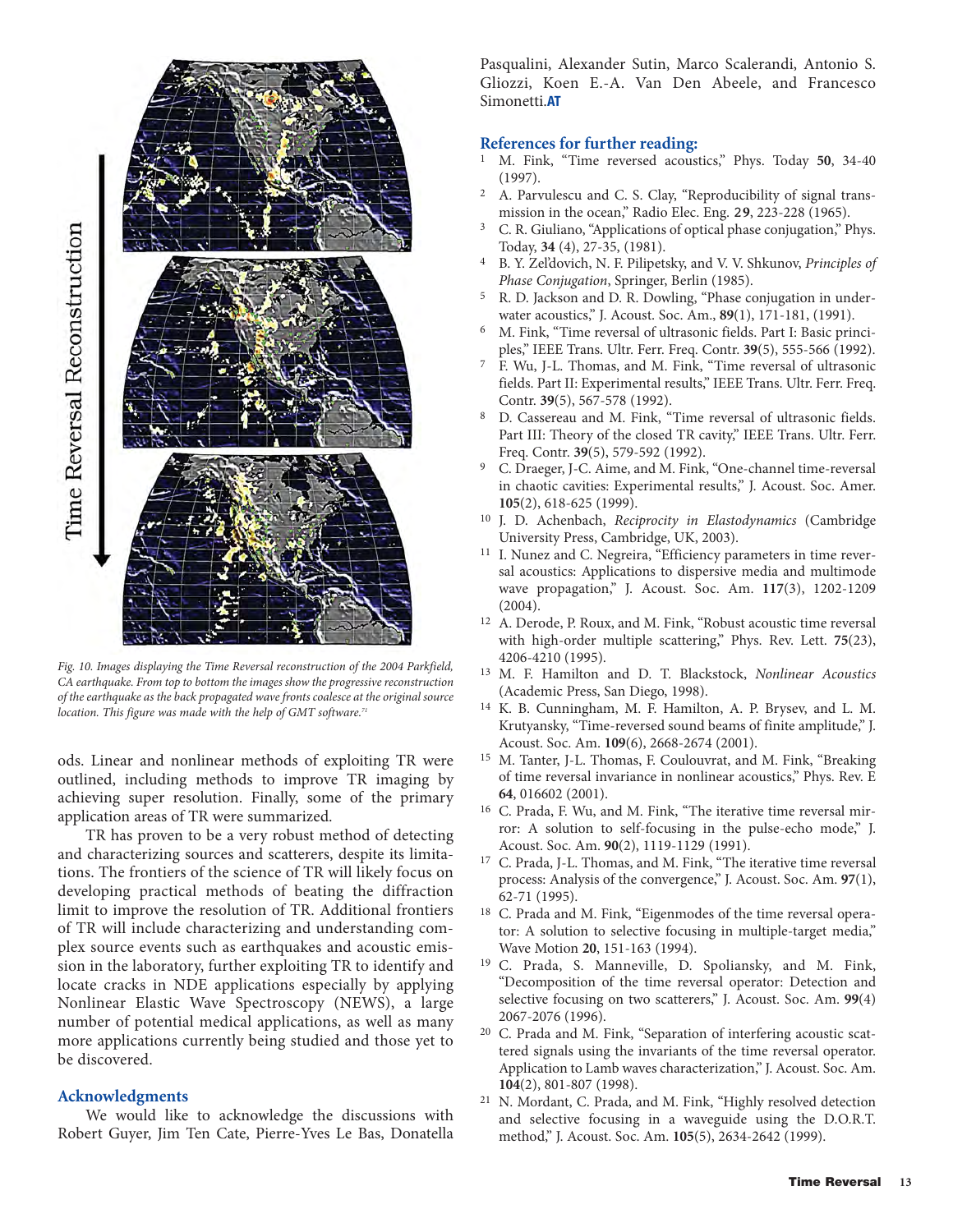- 22 T. Folégot, C. Prada, and M. Fink, "Resolution enhancement and separation of reverberation from target echo with the time reversal operator echo," J. Acoust. Soc. Am. **113**(6), 3155-3160 (2003).
- 23 J-G. Minonzio, C. Prada, D. Chambers, D. Clorennec, and M. Fink, "Characterization of subwavelength elastic cylinders with the decomposition of the time-reversal operator," J. Acoust. Soc. Am. **117**(2), 789-798 (2005).
- 24 A. Aubry, J. de Rosney, J-G. Minonzio, C. Prada, and M. Fink, "Gaussian beams and Legendre polynomials as invariants of the time reversal operator for a large cylinder," J. Acoust. Soc. Am. **120**(5), 2746-2754 (2006).
- 25 C. F. Gaumond, D. M. Fromm, J. F. Lingevitch, R. Menis, G. F. Edelmann, D. C. Calvo, and E. Kim, "Demonstration at sea of the decomposition-of-the-time-reversal-operator technique," J. Acoust. Soc. Am. **119**(2), 976-990 (2006).
- 26 C. Prada, J. de Rosney, D. Clorennec, J-G. Minonzio, A. Aubry, M. Fink, L. Berniere, P. Billand, S. Hibral, and T. Folégot, "Experimental detection and focusing in shallow water by decomposition of the time reversal operator," J. Acoust. Soc. Am. **122**(2), 761-768 (2007).
- 27 J-G. Minonzio, C. Prada, A. Aubry, and M. Fink, "Multiple scattering between two elastic cylinders and invariants of the time reversal operator: Theory and experiments," J. Acoust. Soc. Am. **120**(2), 875-883 (2006).
- 28 F. K. Gruber, E. A. Marengo, and A. J. Devaney, "Time-reversal imaging with multiple signal classification considering multiple scattering between the targets," J. Acoust. Soc. Am. **115**(6), 3042- 3047 (2004).
- 29 A. J. Devaney, E. A. Marengo, and F. K. Gruber, "Time-reversalbased imaging and inverse scattering of multiply scattering of point targets," J. Acoust. Soc. Am. **118**(5), 3129-3138 (2005).
- 30 J. de Rosney and M. Fink, "Overcoming the diffraction limit in wave physics using a time reversal mirror and a novel acoustic sink," Phys. Rev. Lett. **89**(12), 124301/1-5 (2002).
- 31 G. Lerosey, J. de Rosney, A. Tourin, and M. Fink, "Focusing beyond the diffraction limit with far-field time reversal," Science **315**, 1320-1322 (2006).
- 32 S. G. Conti, P. Roux, and W. Kuperman, "Near-field time-reversal amplification," J. Acoust. Soc. Am. **121**(6), 3602-3606 (2007).
- 33 P. Roux, B. Roman, and M. Fink, "Time-reversal in an ultrasonic waveguide," Appl. Phys. Lett. **70**(14), 1811-1813 (1997).
- 34 W. A. Kuperman, W. S. Hodgkiss, H. C. Song, T. Akal, C. Ferla, and D. Jackson, "Phase conjugation in the ocean: Experimental demonstration of an acoustic time-reversal mirror," J. Acoust. Soc. Am. **103**(1), 25-40 (1998).
- 35 S. Kim, G. F. Edelmann, W. A. Kuperman, W. S. Hodgkiss, H. C. Song, and T. Akal, "Spatial resolution of time-reversal arrays in shallow water," J. Acoust. Soc. Am. **110**(2), 820-829 (2001).
- 36 S. Kim, W. A. Kuperman, W. S. Hodgkiss, H. C. Song, G. F. Edelmann, and T. Akal, "Robust time reversal focusing in the ocean," J. Acoust. Soc. Am. **114**(1), 145-157 (2003).
- 37 L. Pautet, A. Tesei, P. Guerrini, and E. Pouliquen, "Target echo enhancement using a single-element time reversal Mirror," IEEE J. Ocean Eng. **30**(4), 4912-4920 (2005).
- 38 H. C. Song, W. S. Hodgkiss, W. A. Kuperman, P. Roux, and T. Akal, "Experimental demonstration of adaptive reverberation nulling using time reversal," J. Acoust. Soc. Am. **118**(3), 1381- 1387 (2005).
- 39 D. Rouseff, D. R. Jackson, W. L. J. Fox, C. D. Jones, J. A. Ritcey, and D. R. Dowling, "Underwater acoustic communication by passive-phase conjugation: Theory and experimental results," IEEE J. Ocean Eng. **26**(4), 821-831 (2001).
- 40 G. F. Edelmann, T. Akal, W. S. Hodgkiss, S. Kim, W. A. Kuperman, and H. C. Song, "An initial demonstration of under-

water acoustic communications using time reversal," IEEE J. Ocean Eng. **27**(3), 602-609 (2002).

- 41 K. B. Smith, A. A. M. Abrantes, and A. Larraza, "Examination of time-reversal acoustics in shallow water and applications to noncoherent underwater acoustic communications," J. Acoust. Soc. Am. **113**(6), 3095-3110 (2203).
- 42 W. J. Higley, P. Roux, W. A. Kuperman, W. S. Hodgkiss, H. C. Song, T. Akal, and M. Stevenson, "Synthetic aperture time-reversal communications in shallow water: Experimental demonstration at sea," J. Acoust. Soc. Am. **118**(4), 2365-2372 (2005).
- 43 C. Dorme and M. Fink, "Focusing in transmit-receive mode through inhomogeneous media: The time-reversal matched filter," J. Acoust. Soc. Am. **98**(2), 1155-1162 (1995).
- 44 J-L. Thomas, F. Wu, and M. Fink, "Time reversal focusing applied to lithotripsy," Ultrason. Imag. **18**, 106-121 (1996).
- 45 J-L. Thomas and M. Fink, "Ultrasonic beam focusing through tissue inhomogeneities with a time reversal mirror: Application to transskull therapy," IEEE Trans. Ultrason. Ferr. Freq. Contr. **43**(6), 1122-1129 (1996).
- 46 M. Tanter, J-L. Thomas, and M. Fink, "Focusing and steering through absorbing and aberrating layers: Application to ultrasonic propagation through the skull," J. Acoust. Soc. Am. **103**(5), 2403-2410 (1998).
- 47 M. Fink, G. Montaldo, and M. Tanter, "Time-reversal acoustics in biomedical engineering," Ann. Rev. Biomed. Eng. **5**, 465-497 (2003).
- 48 M. Pernot, J.-F. Aubry, M. Tanter, A.-L. Boch, F. Marquet, M. Kujas, D. Seilhean, and M. Fink, "In vivo transcranial brain surgery with an ultrasonic time reversal mirror," J. Neurosurg. **106**(6), 1061-1066 (2007).
- 49 N. Chakroun, M. Fink, and F. Wu, "Time reversal processing in ultrasonic nondestructive testing," IEEE Trans. Ultrason. Ferr. Freq. Contr. **42**(6), 1087-1098 (1995).
- 50 V. Miette, L. Sandren, F. Wu, and M. Fink, "Optimisation of time reversal processing in titanium inspections," Proc. IEEE Ultrason. Symp. 1996, 643-647 (1996).
- 51 E. Kerbrat, C. Prada, D. Cassereau, and M. Fink, "Ultrasonic nondestructive testing of scattering media using the decomposition of the time-reversal operator," IEEE Trans. Ultrason. Ferr. Freq. Contr. **49**(8), 1103-1113 (2002).
- 52 J-L. Robert, M. Burcher, C. Cohen-Bacrie, and M. Fink, "Time reversal operator decomposition with focused transmission and robustness to speckle noise: Application to microcalcification detection," J. Acoust. Soc. Am. **119**(6), 3848-3859 (2006).
- 53 R. K. Ing and M. Fink, "Time recompression of dispersive Lamb waves using a time reversal mirror–Application to flaw detection in thin plates," IEEE Ultrason. Symp. **1**, 659-663 (1996).
- 54 R. K. Ing and M. Fink, "Time-reversed Lamb waves," IEEE Trans. Ultrason. Ferr. Freq. Contr. **45**(4), 1032-1043 (1998).
- 55 R. K. Ing, M. Fink, and O. Casula, "Self-focusing Rayleigh wave using a time reversal mirror," Appl. Phys. Lett. **68**(2), 161-163 (1996).
- 56 V. Tournat, D. M. Profunser, E. Muramoto, O. Matsuda, T. Takezaki, S. Sueoka, and O. B. Wright, "Microscale multiple scattering of coherent surface acoustic wave packets probed with GHz time-reversal acoustics," Phys. Rev. E **74**, 026604/1-5 (2006).
- 57 P. D. Norville and W. R. Scott, Jr., "An investigation of time reversal techniques in seismic land mine detection," J. Acoust. Soc. Am. **118**(2), 735-744 (2005). Correct: An investigation of timereversal techniques in seismic landmine detection Pelham D. Norville, Waymond R. Scott, Jr., and Gregg D. Larson Proc. SPIE 5415, 1310 (2004)
- 58 A. Sutin, A. Sarvazyan, P. A. Johnson, and J. A. TenCate, "Land mine detection by time-reversal acousto-seismic method," J. Acoust. Soc. Am. **115**(5), 2384(A) (2004).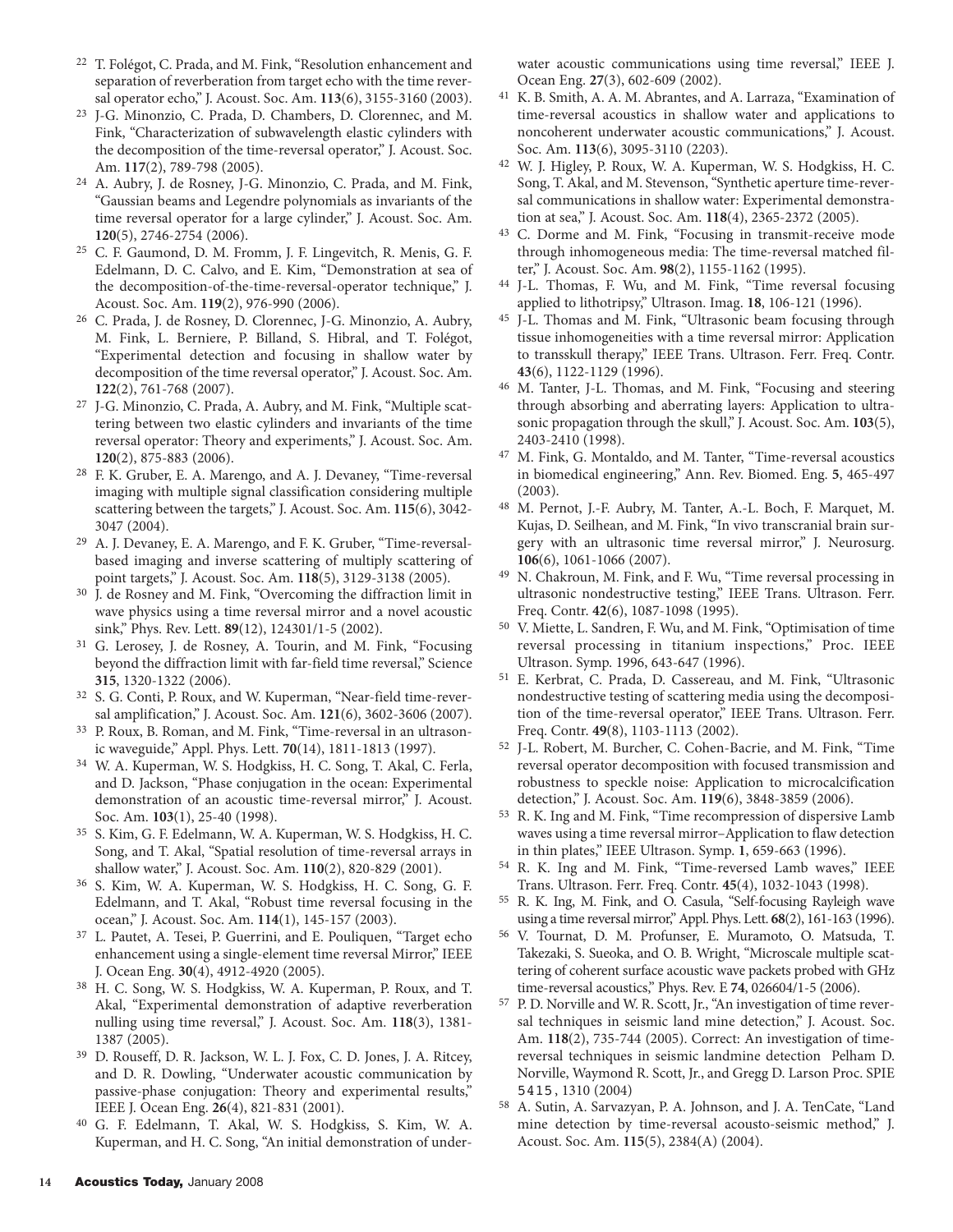- 59 A. M. Sutin, J. A. TenCate, and P. A. Johnson, "Single-channel time reversal in elastic solids," J. Acoust. Soc. Am. **116**(5), 2779- 2784 (2004).
- 60 C. Draeger and M. Fink, "One-channel time-reversal in chaotic cavities: Theoretical limits," J. Acoust. Soc. Am. **105**(2), 611-617 (1999).
- 61 P. A. Johnson, "The new wave in acoustic testing," Materials World, the J. Inst. Materials **7**, 544-546 (1999).
- 62 K. E-A. Van Den Abeele, A. Sutin, J. Carmeliet, and P. A. Johnson, "Micro-damage diagnostics using nonlinear wave spectroscopy," NDT&E International **34**, 239-248 (2001).
- 63 R. A. Guyer and P. A. Johnson, "Nonlinear mesoscopic elasticity: Evidence for a new class of materials," Phys. Today **52**(4), 30- 36 (1999).
- 64 L. A. Ostrovsky and P. A. Johnson, "Dynamic nonlinear elasticity in geomaterials," Riv. Nuovo Cimento **24**(7), 1-47 (2001).
- 65 A. M. Sutin and P. A. Johnson, "Nonlinear elastic wave NDE II. Nonlinear elastic wave modulation spectroscopy and nonlinear time reversed acoustics," Rev. Prog. Quant. Nondestr. Eval. **248**, 377-384 (2005).
- 66 T. J. Ulrich, P. A. Johnson, and A. Sutin, "Imaging nonlinear scatterers applying the time reversal mirror," J. Acoust. Soc. Am. **119**(3), 1514-1518 (2006).
- 67 A. S. Gliozzi, M. Griffa, and M. Scalerandi, "Efficiency of timereversed acoustics for nonlinear damage detection in solids," J. Acoust. Soc. Am. **120**(5), 2506-2518 (2006).
- 68 T. Goursolle, S. Callè, S. Dos Santos, and O. Bou Matar, "A twodimensional pseudospectral model for time reversal and nonlinear elastic wave spectroscopy," J. Acoust. Soc. Am. **122**(6), 3220–3229 (2007).
- 69 T. J. Ulrich, P. A. Johnson, and R. A. Guyer, "Interaction dynamics of elastic waves with a complex nonlinear scatterer through the use of a time reversal mirror," Phys. Rev. Lett. **98**, 104301/1- 4 (2007).
- 70 G. A. McMechan, "Determination of source parameters by wavefield extrapolation," Geophys. J. R. Astr. Soc. **71**, 613-628 (1982).
- 71 P. Wessel and W. H. F. Smith, "Free software helps map and display data," EOS Trans. AGU **72**, 441 (1991).
- 72 W.-F. Chang and G. A. McMechan, "Wavefield extrapolation of body waves for 3-D imaging of earthquake sources," Geophys. J. Int. **106**, 85-98 (1991).
- 73 A. Rietbrock and F. Scherbaum, "Acoustic imaging of earthquake sources from the Chalfant Valley, 1986, aftershock series," Geophys. J. Int. **119**, 260-268 (1994).
- 74 D. Gajewski and E. Tessmer, "Reverse modelling for seismic event characterization," Geophys. J. Int. **163**, 276-284 (2005).
- 75 C. Larmat, J.-P. Montagner, M. Fink, Y. Capdeville, A. Tourin, and E. Clévédé, "Time-reversal imaging of seismic sources and application to the great Sumatra earthquake," Geophys. Res. Lett. **33**, L19312 (2006).



Make sure your voice is heard -**Help shape the standards** that affect your business

# **PARTICIPATE!**

**ANSI-Accredited Standards Committees:** 

- S1 Acoustics
- S2 Mechanical Vibration and Shock
- S3 Bioacoustics
- $\bullet$  S12 Noise
- **ANSI-Accredited US Technical Advisory Groups:** 
	- ISO/TC 43 Acoustics
	- ISO/TC 43/SC1 Noise
	- ISO/TC 108 Mechanical vibration, shock and condition monitoring and its 5 subcommittees
	- IEC/TC 29 Electroacoustics

# For further information please contact:

Susan Blaeser, Standards Manager **Acoustical Society of America Standards Secretariat** (631) 390-0215 sblaeser@aip.org or visit us at http://asa.aip.org